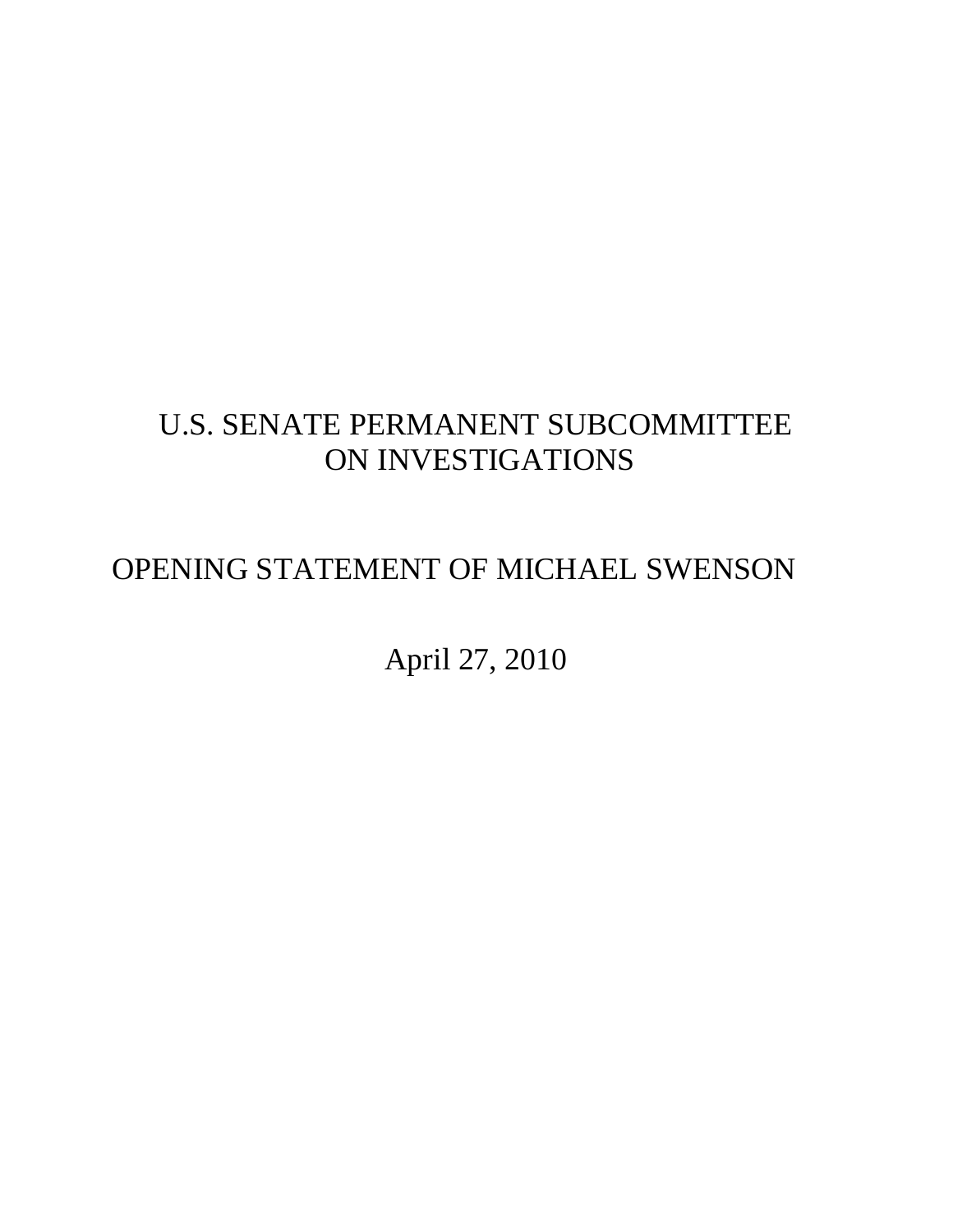Good morning. Mr. Chairman, Ranking Member Coburn, Members of the Committee, my name is Michael Swenson. I am a Managing Director in the mortgage department at Goldman Sachs, where I have worked since 2000.

Let me begin by discussing my role with the firm in 2006 and 2007 and then give you a general chronology of the activities of the ABS desk through this period. I was a Managing Director in SPG Trading and co-managed the group. I was primarily responsible for the Asset-Backed Securities (ABS) trading desk, which was responsible for making markets in ABS securities and derivatives for our customer franchise. The ABS desk traded consumer ABS, sub-prime cash, singlename ABS credit default swaps (which I will refer to as "single names") and the ABX indices, which are a family of synthetic indices that reference a standard basket of 20 subprime deals.

Throughout 2006, numerous clients wanted to sell the ABX in order to express a negative view on the U.S. residential housing market. As a result of these trades, we took on long positions. In order to hedge those positions, we began to increase our short position in single-names. By November 2006, volatility in the ABX increased, pushing prices down. Because our positions in single names did not match identically the basket of securities that comprised the ABX, the positions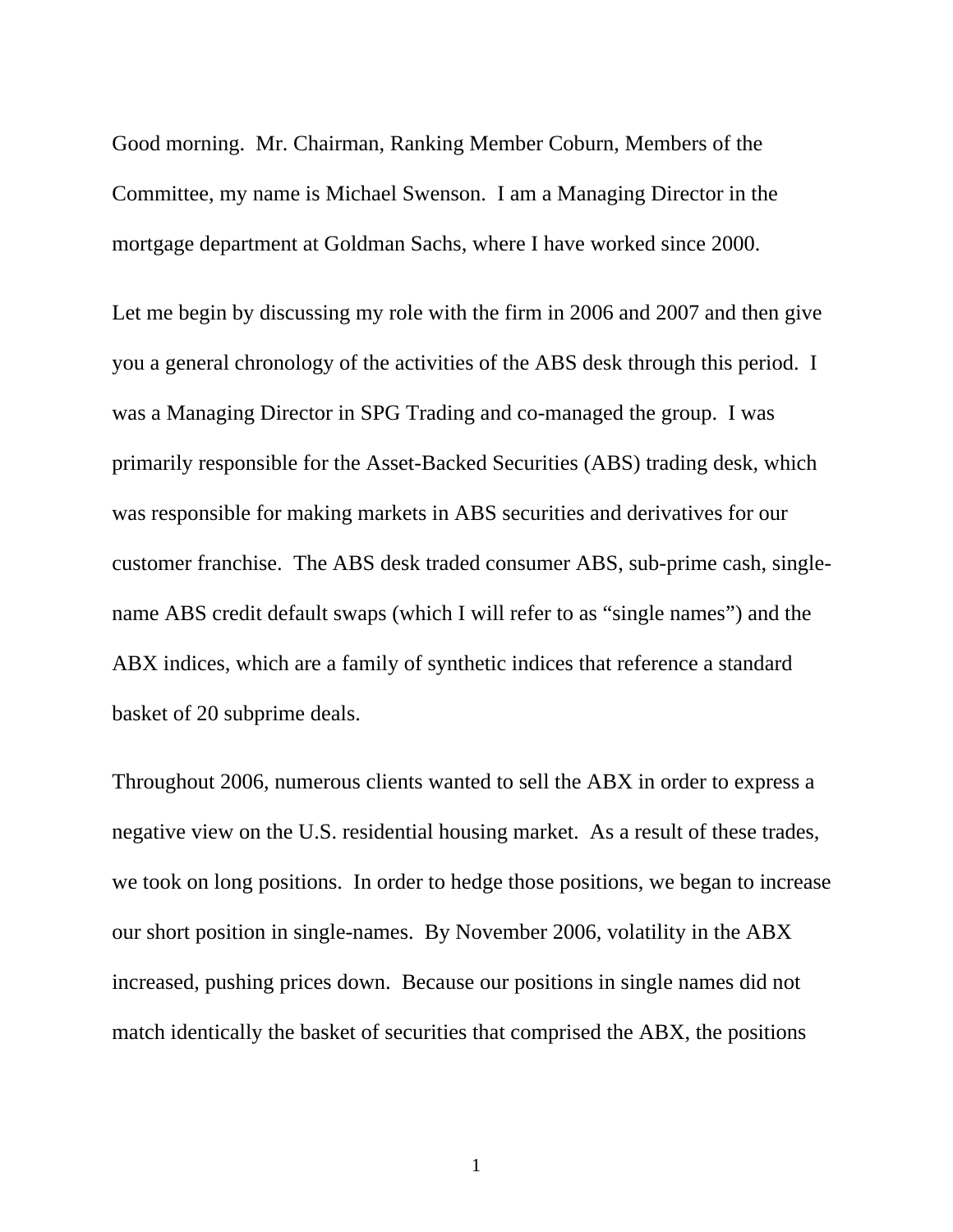moved at different rates and even different directions, resulting in losses for the ABS desk.

On December 14, 2006, David Viniar, the firm's CFO, called a meeting to go over the mortgage department's positions and risk. I attended a portion of that meeting, during which we discussed the ABS positions and the need to reduce the basis risk in the book. We were instructed to reduce risk and get the position "closer to home"; we were not told what direction to take – just to get there.

In the first quarter of 2007, we sold ABX, where possible, and increased our single name positions. However, the ABS desk continued to lose money because the market value of our long ABX positions was declining faster than our offsetting single names.

The relatively rapid decline in the index brought in a wave of short-covering and some new long interest. As a result, the ABS desk further reduced its long ABX position and purchased additional single-names. Because of a concern that the ABS desk was too short, it sold – or went long on – \$2.8 billion in single-names, thus reducing our short position.

In the second quarter of 2007, the ABS desk covered several billion notional in single-names and purchased hundreds of millions of ABX long positions as the

2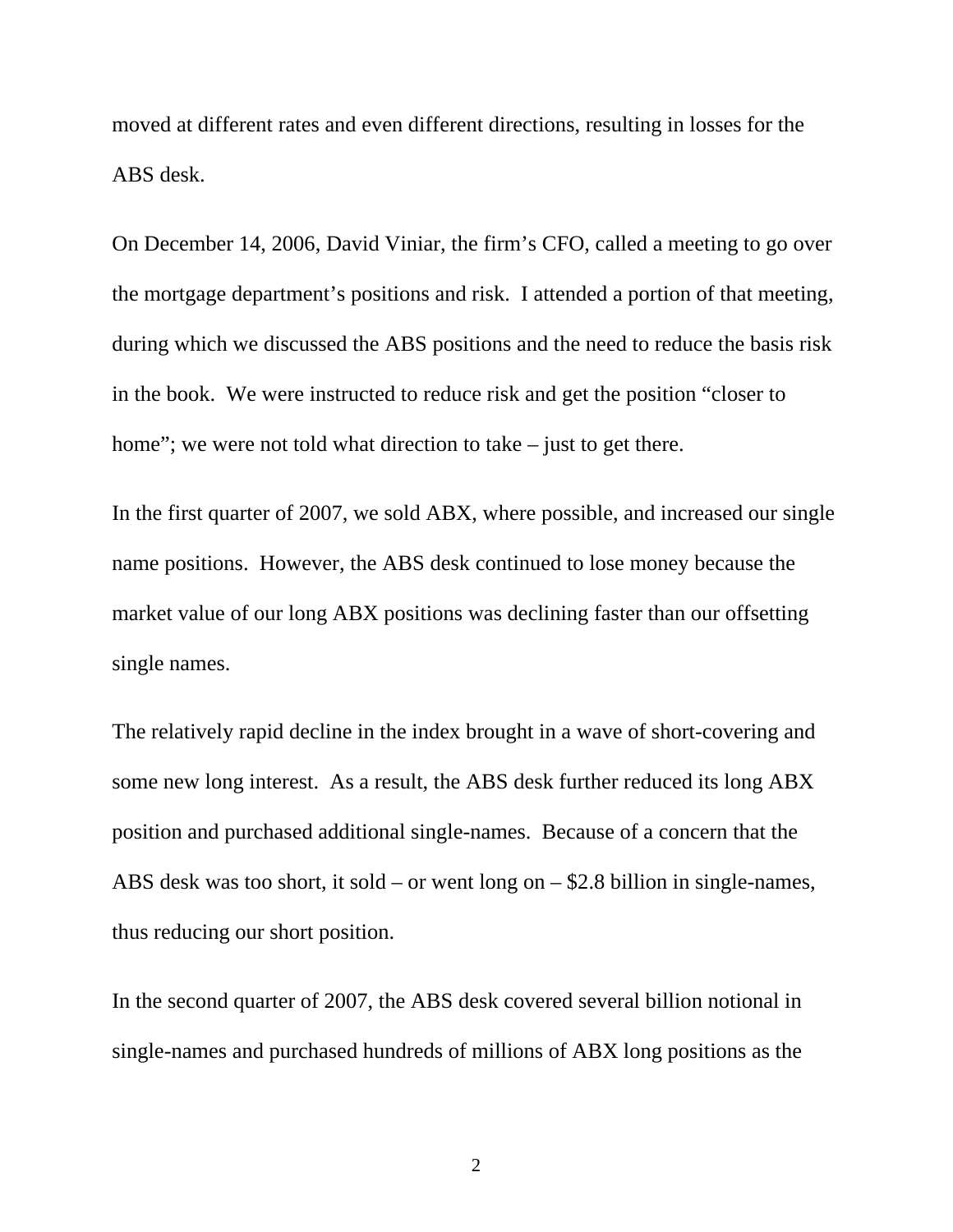ABX index recovered These transactions reduced the desk's short position, in effect bringing the desk to a more balanced position.

Later in the quarter, the ABS desk increased its short position after it took on the CDO warehouse inventory from the CDO group. The inventory added several billion dollars in long RMBS exposure to the ABS desk at a time when the market was deteriorating. In order to manage this newly-assumed risk, the ABS desk increased our position in single names.

At the end of the third quarter, the ABS desk engaged in large block trades purchasing several billion notional of ABX risk while concurrently selling down a portion of our single-name positions – again, bringing the desk closer to home.

Throughout the period from late 2006 through much of 2007, the ABS desk executed its market making functions as principal, and our trades also reflected the views we had of the market.

The ABS desk did not only take short positions and, indeed, took many positions that ultimately reduced profits that the mortgage department otherwise might have realized. By reducing short positions, we left money on the table. But that is the nature of reducing risk while continuing to transact with clients as a market-maker.

3